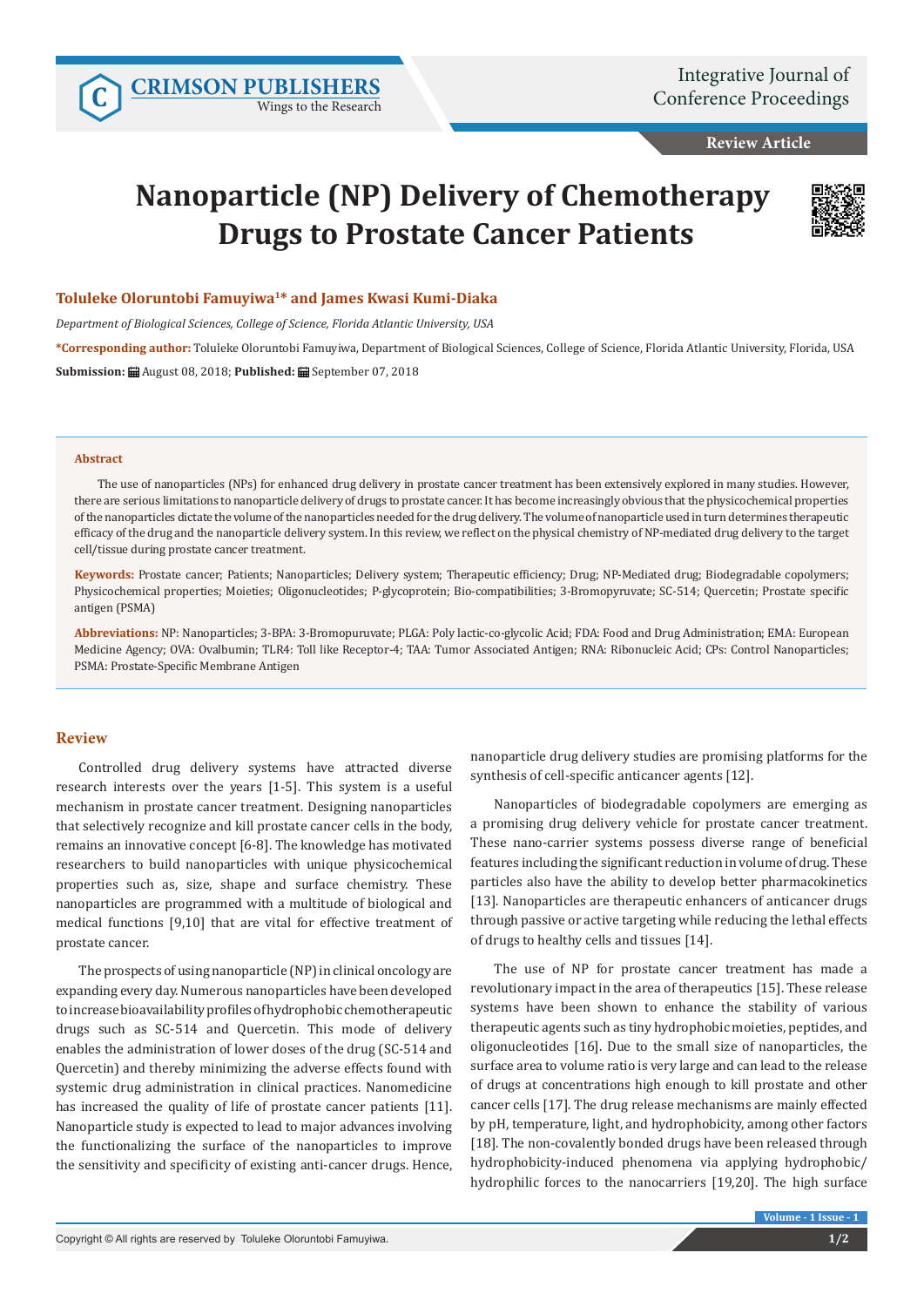area of the nanoparticles allows enhanced drug loading efficiency and targeted drug delivery with minimum leakage and toxicity [21].

Nanoparticles present prolonged distribution of bioactive particles with higher body retention and permeability [22]. These are different types of nanoparticles, including organic nanoparticles (polymers, dendrimers, solid lipid), inorganic nanoparticles (magnetic iron oxide, quantum dots of various mineral compositions of silica), and protein-based nanoparticles (viruses and albumin) [18]. Each type could allow distribution of bioactive molecules to the target organs of interest [22]. In this article, the focus is on polymeric nanoparticles.

Polymeric nanoparticles (NP) show some advantages with respect to other drug delivery systems; such as more stability during storage [23]. Polymeric nanoparticles could reduce the multi-drug resistance that characterizes many anti-cancer drugs, by a mechanism of internalization of the drug [24] thereby reducing efflux from cells mediated by the P-glycoprotein [25]. A study showed that Docetaxel (DTX) and curcumin (CUR) loaded lipid-polymer hybrid nanoparticles (LPNs) impacted the highest cytotoxicity and synergistic effect of drug treatments in tumor cells *in vitro* [26]. Also, the conjugation of targeting peptide to superparamagnetic iron oxide nanoparticles (SPIONs), results in more precise delivery of these agents to tumor sites [27].

It has been reported that gold NP attached to 3-Bromopyruvate (3-BPA) could target the mitochondrial membrane potential more selectively and precisely than treatment with 3-BPA alone [28,29]. Interestingly, gold NP preferentially kill cancer cells more than normal mesenchymal stem cells due to higher mitochondrial membrane potential in cancer cells compared to normal cells [28,29]. Furthermore, oral administration of surface modified Poly (lactic-co-glycolic acid) (PLGA) NP containing capecitabine delivers the drug to the prostate effectively and precisely than conventional treatment approach [30]. This drug formulation significantly improves patient condition by reducing dosing frequency of conventional treatment modality. This delivery method helps in better management of prostate cancer [30]. Additionally, PLGA adjuvant NP systems are reported to elicit a strong T cell immune response, using 100-fold lower doses (0.05µg) of CpG oligodeoxynucleotide antigen. In previous studies, PLGA NP systems showed significantly higher cytokine secretion (up to 10 fold), as well as a comparative antibody response to abnormal body physiology [31]. Inevitably, PLGA systems may be further developed for tailored drug delivery in both chemo- and immunotherapy in prostate cancer treatment regimen.

PLGA is a biocompatible member of the aliphatic polyester polymer family of biodegradable polymers. It has long been a popular choice for drug delivery applications since its approval by the Food and Drug Administration (FDA) for use in humans [32]. PLGA nanoparticle can transport hydrophobic drugs such as SC-514 in an aqueous environment for delivery within minutes. The drug enters the cell just by ''slight contact'' with the phospholipid layer of the cell [33]. Biodegradable NP constructed from PLGA polymers are widely used as antigen carriers/adjuvants due to its biocompatible and biodegradable characteristics. Safety profile and use has been approved by both the US FDA and the European Medicine Agency (EMA) [34]. PLGA offers unique advantages and properties for drug delivery purposes, like the world-wide approval for medical use, biodegradability, biocompatibility, and controlled release [30]. However, there are considerable challenges that must be overcome in developing PLGA-based NP systems for drug delivery application. The challenges: targeting the diseased tissue, cellular uptake together with pre-programmed intracellular trafficking, and escaping the reticuloendothelial system are not manageable by a single polymer [30]. The contact of PLGA nanoparticle with the body and the impact are mediated via the surface of the PLGA nanoparticles. PLGA-based NPs have poor loading capacity and display sudden release of drugs to unwanted tissues and/or cells.

Surface modification of PLGA-particles by grafting with selected biomimetic ligands can meet some of these challenges. Surface modification can lead to a more efficacious medication. Effective medications can reduced side effects and improve patient's treatment outcome [30]. Surface modification of PLGA nanoparticles can deliver the drug in a controlled manner throughout the prostate by using a much reduced dosing schedule to increase the therapeutic efficiency [30]. Several modifications have been utilized to overcome these problems. A pH sensitive PLGA NP system was developed for rapid release of ovalbumin (OVA) antigen in acidic environments to improve immune response [35]. The pH-based drug release has been used for tumor targeting drug release. This release mechanism is effective because tumor tissues possess lower pH than normal tissues [36-38].

Another modification to improve the drug release is the biomolecular supported process [39]. This method is commonly grouped into three parts: ligand exchange mediated release [40], enzymatic release [41,42], and chemical reduction-based release [43]. Delivery of dual or triple antigens in PLGA-NPs, co-delivery of Toll like Receptor-4 (TLR 4) ligand and Tumor Associated Antigen (TAA) using PLGA-based NPs [44], may occur through ligand exchange mediated release mechanism. Hydrophilic or hydrophobic interactions by heating, may occur through chemical reduction mechanism. This latter interaction permits encapsulated drugs to diffuse out of the matrix and into the target cell or organ [18].

The major considerations in determining the method for drug delivery are the parameters that influence bio-compatibilities and bioactivities of nanoparticles. Particle size is one of the most important parameters that determine bio-compatibilities and bioactivities of nanoparticles. Particle size has a direct relevance to the stability of drug formulations [30]. The delivery efficiency of PLGA nanoparticle is impacted by all the drug releasing factors mentioned above.

**Volume - 1 Issue - 1**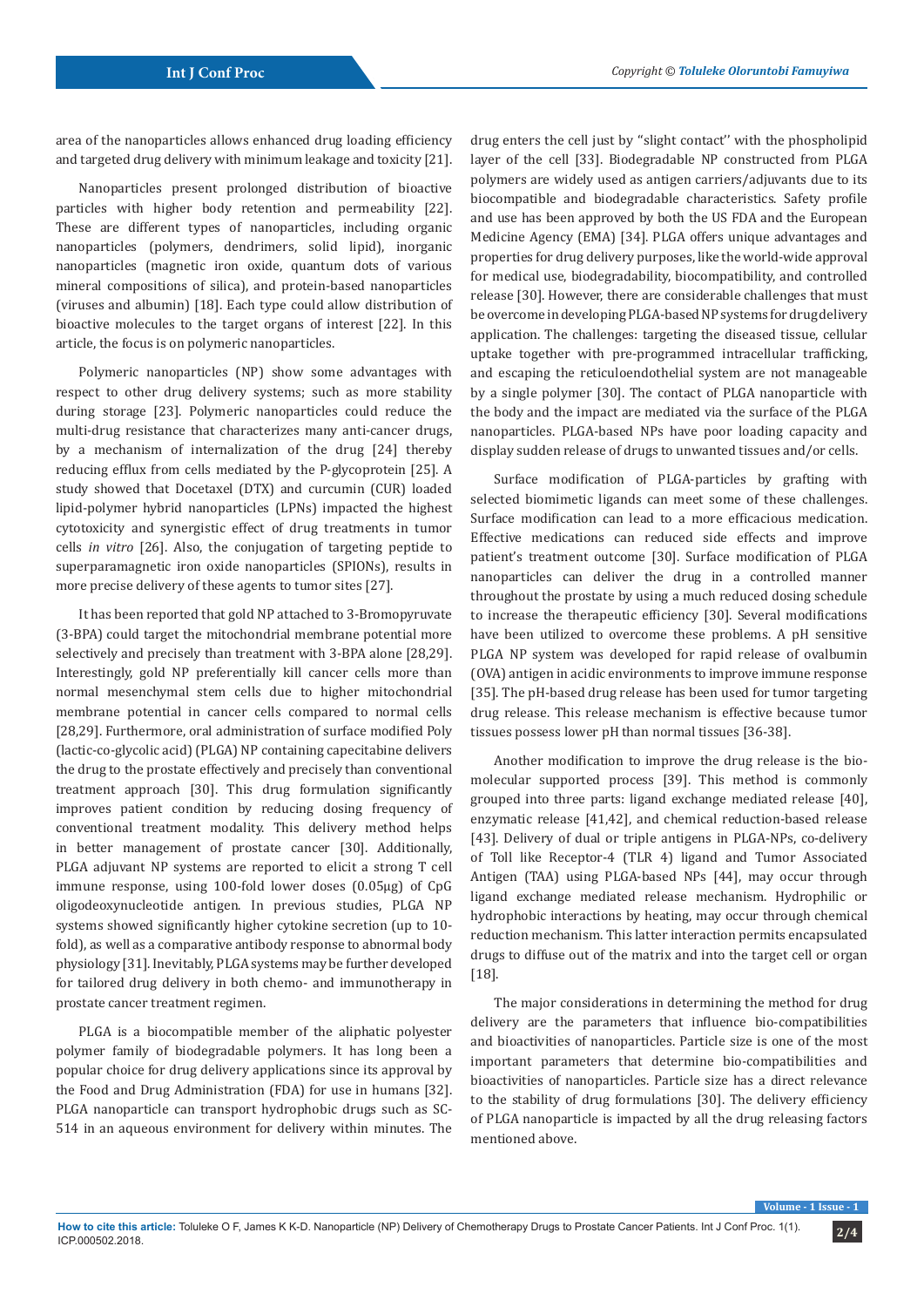A study showed that Epigallocatechin 3-gallate (EGCG) loaded NP system functionalized with a Prostate -specific membrane antigen (PSMA) inhibitor on the surface significantly enhances binding to PSMA with respect to the nonfunctionalized NP. This led to an increased antiproliferative activity in *in vitro* assays toward PSMA-positive PCa cells, without affecting normal cell viability [45]. Recommendations to augment delivery efficiency of PLGA nanoparticles to prostate cancer include; surface functionalization of PLGA NPs with the A10 2'-fluoropyrimidine ribonucleic acid (RNA) aptamers (that recognize the PSMA on prostate cancer cells) and biotin to modify the surface of PLGA nanoparticle [46]. Biotin is a small molecule that can induce efficient receptor-mediated endocytosis [47]. Growing evidence suggests a role for biotin in cell signaling, gene expression, and chromatin remodeling, together with its potential involvement in inhibiting prostate cancer cell proliferation [48]. Previous work indicated that molecular modification of PLGA nanoparticles with biotin did not change the process of nanoparticle nucleation and growth in solution. There was no evidence of change in shape, size or aggregation of biotinylated nanoparticle compared to the control nanoparticles (CPs) [49]. This observation further justifies the suggested use of biotin to functionalize PLGA nanoparticle.

In conclusion, clinical effectiveness of nanoparticles has many limitations [50]. A central strategy for addressing all these issues is to increase the delivery efficiency and specificity of the drug on the targeted tumor. If delivery efficiencies increase from 1% to 10%, the volume of nanoparticles needed to release the same concentration of drug decrease from 90ml to 9ml [50]. The lower the volume of nanoparticles used in prostate cancer treatment the lesser the chances that healthy tissues and cells will be impacted with toxicities. The reduction in the volume of nanoparticles in contact with healthy cells and tissues implies increase therapeutic efficiency of the drug and the nanoparticle delivery system.

## **References**

- 1. [Pakulska MM, Miersch S, Shoichet MS \(2016\) Designer protein delivery:](https://www.ncbi.nlm.nih.gov/pubmed/26989257)  [from natural to engineered affinity-controlled release systems. Science](https://www.ncbi.nlm.nih.gov/pubmed/26989257)  [351\(6279\): aac4750.](https://www.ncbi.nlm.nih.gov/pubmed/26989257)
- 2. [Lu Y, Aimetti A, Langer R, Gu Z \(2016\) Bioresponsive materials. Nat Rev](https://www.nature.com/articles/natrevmats201675)  [Mater doi:10.1038/natrevmats.2016.75.](https://www.nature.com/articles/natrevmats201675)
- 3. [Raavé R, van Kuppevelt TH, Daamen WF \(2018\) Chemotherapeutic drug](https://www.ncbi.nlm.nih.gov/pubmed/29382546)  [delivery by tumoral extracellular matrix targeting. J Control Release](https://www.ncbi.nlm.nih.gov/pubmed/29382546)  [274: 1-8.](https://www.ncbi.nlm.nih.gov/pubmed/29382546)
- 4. [Meléndez-Ortiz I, Varca GHC, Lugão AB, Bucio E \(2015\) Smart polymers](https://www.scirp.org/journal/PaperInformation.aspx?PaperID=58635)  [and coatings obtained by ionizing radiation: synthesis and biomedical](https://www.scirp.org/journal/PaperInformation.aspx?PaperID=58635)  [applications. Open J Polym Chem 5\(3\): 17-33.](https://www.scirp.org/journal/PaperInformation.aspx?PaperID=58635)
- 5. [Koshy ST, Zhang DKY, Grolman JM, Stafford AG, Mooney DJ \(2018\)](https://www.ncbi.nlm.nih.gov/pubmed/29128539)  [Injectable nanocomposite cryogels for versatile protein drug delivery.](https://www.ncbi.nlm.nih.gov/pubmed/29128539)  [Acta Biomater 65: 36-43.](https://www.ncbi.nlm.nih.gov/pubmed/29128539)
- 6. [Peer D, Karp JM, Hong S, Farokhzad OC, Margalit R, et al. \(2007\)](https://www.ncbi.nlm.nih.gov/pubmed/18654426)  [Nanocarriers as an emerging platform for cancer therapy. Nat](https://www.ncbi.nlm.nih.gov/pubmed/18654426)  [Nanotechnol 2\(12\): 751-760.](https://www.ncbi.nlm.nih.gov/pubmed/18654426)
- 7. [Rao W, Wang H, Han J, Zhao S, Dumbleton J, et al. \(2015\) Chitosan](https://www.ncbi.nlm.nih.gov/pubmed/26004286)[decorated doxorubicin-encapsulated nanoparticle targets and](https://www.ncbi.nlm.nih.gov/pubmed/26004286) [eliminates tumor reinitiating cancer stem-like cells. ACS Nano 9\(6\):](https://www.ncbi.nlm.nih.gov/pubmed/26004286) [5725-5740.](https://www.ncbi.nlm.nih.gov/pubmed/26004286)
- 8. [Min Y, Caster JM, Eblan MJ, Wang AZ \(2015\) Clinical translation of](https://www.ncbi.nlm.nih.gov/pubmed/26088284) [nanomedicine. Chem Rev 115\(19\): 11147-11190.](https://www.ncbi.nlm.nih.gov/pubmed/26088284)
- 9. [Nel AE, Mädler L, Velegol D, Xia T, Hoek EM, et al. \(2009\) Understanding](https://www.ncbi.nlm.nih.gov/pubmed/19525947) [biophysicochemical interactions at the nano-bio interface. Nat Mater](https://www.ncbi.nlm.nih.gov/pubmed/19525947) [8\(7\): 543-557.](https://www.ncbi.nlm.nih.gov/pubmed/19525947)
- 10. [Albanese A, Tang PS, Chan WC \(2012\) The effect of nanoparticle size,](https://www.ncbi.nlm.nih.gov/pubmed/22524388) [shape, and surface chemistry on biological systems. Annu Rev Biomed](https://www.ncbi.nlm.nih.gov/pubmed/22524388) [Eng 14: 1-16.](https://www.ncbi.nlm.nih.gov/pubmed/22524388)
- 11. [Vizirianakis IS \(2011\) Nanomedicine and personalized medicine toward](https://www.ncbi.nlm.nih.gov/pubmed/21094279) [the application of pharmacotyping in clinical practice to improve drug](https://www.ncbi.nlm.nih.gov/pubmed/21094279)[delivery outcomes. Nanomedicine 7\(1\): 11-17.](https://www.ncbi.nlm.nih.gov/pubmed/21094279)
- 12. [Boulaiz H, Alvarez PJ, Ramirez A, Marchal JA, Prados J, et al. \(2011\)](https://www.ncbi.nlm.nih.gov/pubmed/21686186/) [Nanomedicine: application areas and development prospects. Int J Mol](https://www.ncbi.nlm.nih.gov/pubmed/21686186/) [Sci 12\(5\): 3303-3321.](https://www.ncbi.nlm.nih.gov/pubmed/21686186/)
- 13. [Zhang H, Chen T, Jiang J, Wong YS, Yang F, et al. \(2011\) Selenium](https://www.ncbi.nlm.nih.gov/pubmed/21761878)[containing allophycocyanin purified from selenium-enriched Spirulina](https://www.ncbi.nlm.nih.gov/pubmed/21761878) [platensis attenuates AAPH-induced oxidative stress in human](https://www.ncbi.nlm.nih.gov/pubmed/21761878) [erythrocytes through inhibition of ROS generation. J Agric Food Chem](https://www.ncbi.nlm.nih.gov/pubmed/21761878) [59\(16\): 8683-8690.](https://www.ncbi.nlm.nih.gov/pubmed/21761878)
- 14. [Chen T, Wong YS \(2008\) In vitro antioxidant and antiproliferative](https://www.ncbi.nlm.nih.gov/pubmed/18522403) [activities of selenium-containing phycocyanin from selenium-enriched](https://www.ncbi.nlm.nih.gov/pubmed/18522403) [Spirulina platensis. J Agric Food Chem 56\(12\): 4352-4358.](https://www.ncbi.nlm.nih.gov/pubmed/18522403)
- 15. [Ahmed EA, Omar HM, elghaffar SKh, Ragb SM, Nasser AY \(2011\) The](https://www.ncbi.nlm.nih.gov/pubmed/21310208) [antioxidant activity of Vitamin C, DPPD and l-cysteine against Cisplatin](https://www.ncbi.nlm.nih.gov/pubmed/21310208)[induced testicular oxidative damage in rats. Food Chem Toxicol 49\(5\):](https://www.ncbi.nlm.nih.gov/pubmed/21310208) [1115-1121.](https://www.ncbi.nlm.nih.gov/pubmed/21310208)
- 16. [Caffrey PB, Frenkel GD \(2000\) Selenium compounds prevent the](https://www.ncbi.nlm.nih.gov/pubmed/10912582) [induction of drug resistance by cisplatin in human ovarian tumor](https://www.ncbi.nlm.nih.gov/pubmed/10912582) [xenografts in vivo. Cancer Chemother Pharmacol 46\(1\): 74-78.](https://www.ncbi.nlm.nih.gov/pubmed/10912582)
- 17. [Li S, Zhou Y, Wang R, Zhang H, Dong Y, et al. \(2007\) Selenium sensitizes](https://www.ncbi.nlm.nih.gov/pubmed/17339365) [MCF-7 breast cancer cells to doxorubicin-induced apoptosis through](https://www.ncbi.nlm.nih.gov/pubmed/17339365) [modulation of phospho-Akt and its downstream substrates. Mol Cancer](https://www.ncbi.nlm.nih.gov/pubmed/17339365) [Ther 6\(3\): 1031-1038.](https://www.ncbi.nlm.nih.gov/pubmed/17339365)
- 18. [Chaudhary S, Umar A, Mehta SK \(2014\) Surface functionalized selenium](https://www.ncbi.nlm.nih.gov/pubmed/25992427) [nanoparticles for biomedical applications. J Biomed Nanotechnol](https://www.ncbi.nlm.nih.gov/pubmed/25992427) [10\(10\): 3004-3042.](https://www.ncbi.nlm.nih.gov/pubmed/25992427)
- 19. [Kumi-Diaka J, Merchant K, Haces A, Hormann V, Johnson M \(2010\)](https://www.ncbi.nlm.nih.gov/pubmed/20553187) [Genistein-selenium combination induces growth arrest in prostate](https://www.ncbi.nlm.nih.gov/pubmed/20553187) [cancer cells. J Med Food 13\(4\): 842-850.](https://www.ncbi.nlm.nih.gov/pubmed/20553187)
- 20. Gang J, Park SB, Hyung W, Choi EH, Wen J, et al. (2007) Magnetic poly Îμ[caprolactone nanoparticles containing Fe3O4 and gemcitabine enhance](https://www.ncbi.nlm.nih.gov/pubmed/17613663) [anti-tumor effect in pancreatic cancer xenograft mouse model. J Drug](https://www.ncbi.nlm.nih.gov/pubmed/17613663) [Target 15\(6\): 445-453.](https://www.ncbi.nlm.nih.gov/pubmed/17613663)
- 21. [Jayaprakash V, Marshall JR \(201\) Selenium and other antioxidants](https://www.ncbi.nlm.nih.gov/pubmed/22122767) [for chemoprevention of gastrointestinal cancers. Best Pract Res Clin](https://www.ncbi.nlm.nih.gov/pubmed/22122767) [Gastroenterol 25\(4-5\): 507-518.](https://www.ncbi.nlm.nih.gov/pubmed/22122767)
- 22. [Pu W, Wang D, Zhou D \(2015\) Structural characterization and evaluation](https://www.ncbi.nlm.nih.gov/pubmed/26350974) [of the antioxidant activity of phenolic compounds from astragalus](https://www.ncbi.nlm.nih.gov/pubmed/26350974) [taipaishanensis and their structure-activity relationship. Sci Rep 5:](https://www.ncbi.nlm.nih.gov/pubmed/26350974) [13914.](https://www.ncbi.nlm.nih.gov/pubmed/26350974)
- 23. [Müller RH, Jacobs C, Kayser O \(2001\) Nanosuspensions as particulate](https://www.ncbi.nlm.nih.gov/pubmed/11251242) [drug formulations in therapy: Rationale for development and what we](https://www.ncbi.nlm.nih.gov/pubmed/11251242) [can expect for the future. Adv Drug Deliv Rev 47\(1\): 3-19.](https://www.ncbi.nlm.nih.gov/pubmed/11251242)

 $Volume$